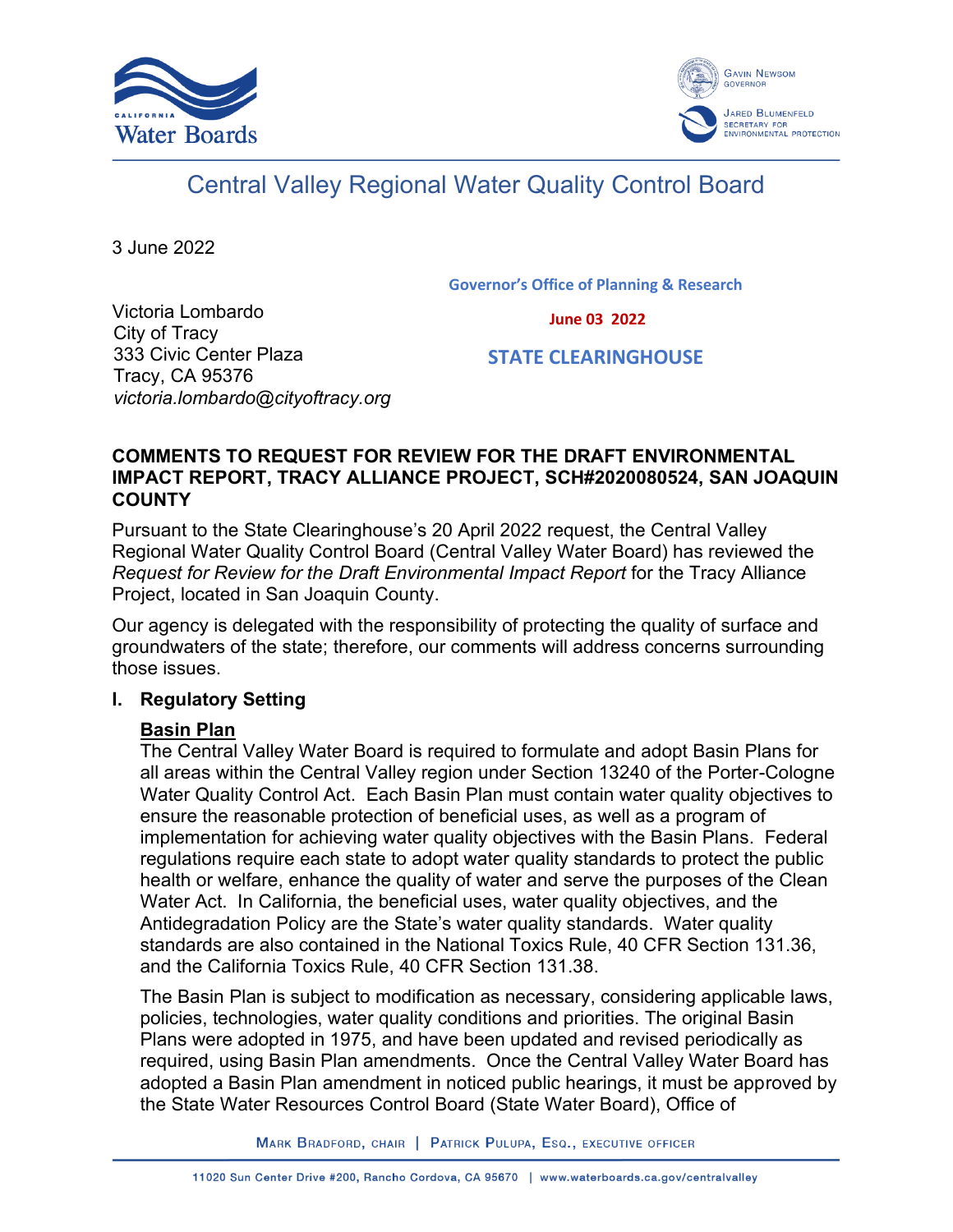Administrative Law (OAL) and in some cases, the United States Environmental Protection Agency (USEPA). Basin Plan amendments only become effective after they have been approved by the OAL and in some cases, the USEPA. Every three (3) years, a review of the Basin Plan is completed that assesses the appropriateness of existing standards and evaluates and prioritizes Basin Planning issues. For more information on the *Water Quality Control Plan for the Sacramento and San Joaquin River Basins*, please visit our website:

[http://www.waterboards.ca.gov/centralvalley/water\\_issues/basin\\_plans/](http://www.waterboards.ca.gov/centralvalley/water_issues/basin_plans/)

## **Antidegradation Considerations**

All wastewater discharges must comply with the Antidegradation Policy (State Water Board Resolution 68-16) and the Antidegradation Implementation Policy contained in the Basin Plan. The Antidegradation Implementation Policy is available on page 74 at:

https://www.waterboards.ca.gov/centralvalley/water\_issues/basin\_plans/sacsjr\_2018 05.pdf

In part it states:

*Any discharge of waste to high quality waters must apply best practicable treatment or control not only to prevent a condition of pollution or nuisance from occurring, but also to maintain the highest water quality possible consistent with the maximum benefit to the people of the State.*

*This information must be presented as an analysis of the impacts and potential impacts of the discharge on water quality, as measured by background concentrations and applicable water quality objectives.*

The antidegradation analysis is a mandatory element in the National Pollutant Discharge Elimination System and land discharge Waste Discharge Requirements (WDRs) permitting processes. The environmental review document should evaluate potential impacts to both surface and groundwater quality.

#### **II. Permitting Requirements**

## **Construction Storm Water General Permit**

Dischargers whose project disturb one or more acres of soil or where projects disturb less than one acre but are part of a larger common plan of development that in total disturbs one or more acres, are required to obtain coverage under the General Permit for Storm Water Discharges Associated with Construction and Land Disturbance Activities (Construction General Permit), Construction General Permit Order No. 2009-0009-DWQ. Construction activity subject to this permit includes clearing, grading, grubbing, disturbances to the ground, such as stockpiling, or excavation, but does not include regular maintenance activities performed to restore the original line, grade, or capacity of the facility. The Construction General Permit requires the development and implementation of a Storm Water Pollution Prevention Plan (SWPPP). For more information on the Construction General Permit, visit the State Water Resources Control Board website at:

[http://www.waterboards.ca.gov/water\\_issues/programs/stormwater/constpermits.sht](http://www.waterboards.ca.gov/water_issues/programs/stormwater/constpermits.shtml) [ml](http://www.waterboards.ca.gov/water_issues/programs/stormwater/constpermits.shtml)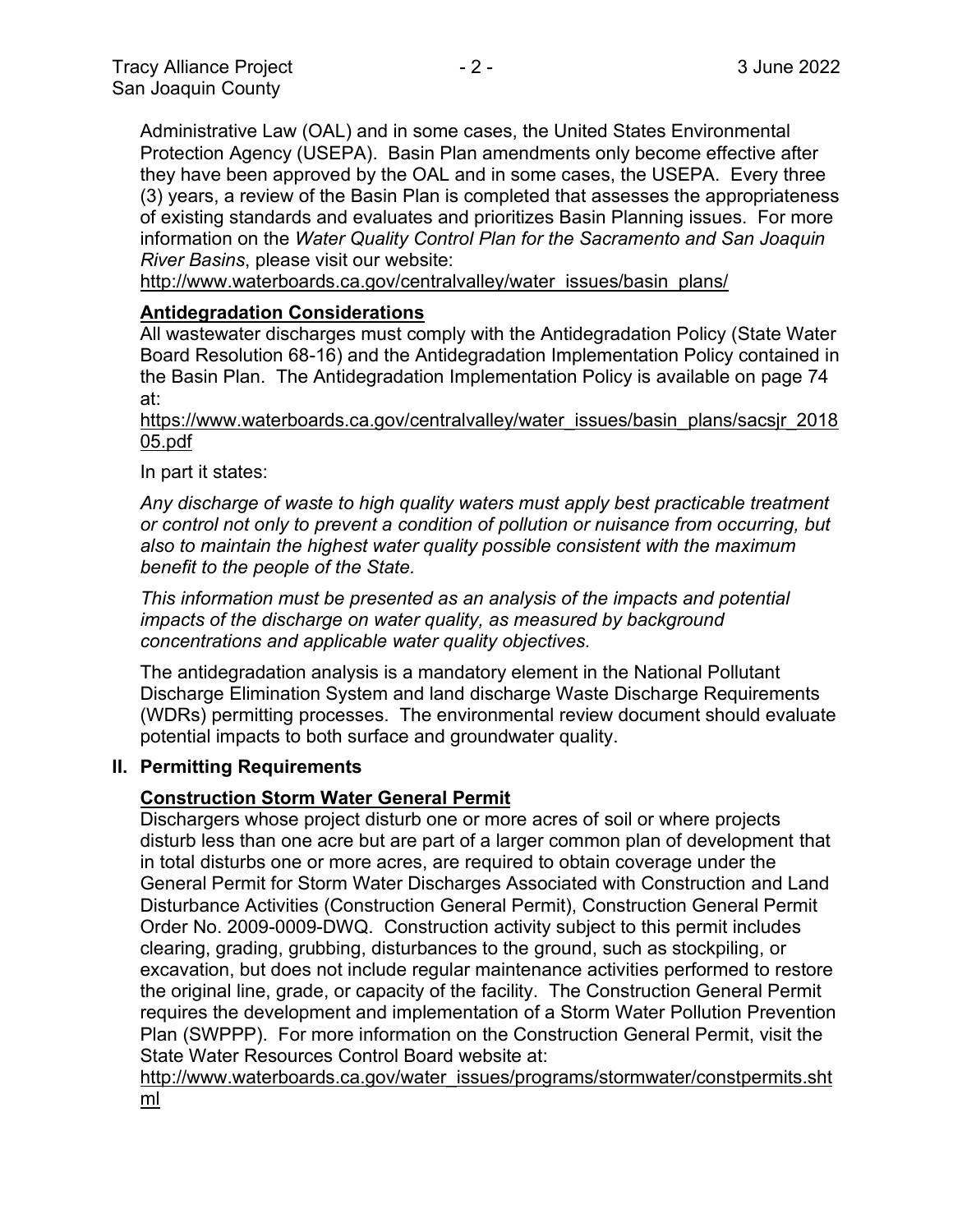## **Phase I and II Municipal Separate Storm Sewer System (MS4) Permits<sup>1</sup>**

The Phase I and II MS4 permits require the Permittees reduce pollutants and runoff flows from new development and redevelopment using Best Management Practices (BMPs) to the maximum extent practicable (MEP). MS4 Permittees have their own development standards, also known as Low Impact Development (LID)/postconstruction standards that include a hydromodification component. The MS4 permits also require specific design concepts for LID/post-construction BMPs in the early stages of a project during the entitlement and CEQA process and the development plan review process.

For more information on which Phase I MS4 Permit this project applies to, visit the Central Valley Water Board website at:

http://www.waterboards.ca.gov/centralvalley/water\_issues/storm\_water/municipal\_p ermits/

For more information on the Phase II MS4 permit and who it applies to, visit the State Water Resources Control Board at:

http://www.waterboards.ca.gov/water\_issues/programs/stormwater/phase\_ii\_munici pal.shtml

#### **Industrial Storm Water General Permit**

Storm water discharges associated with industrial sites must comply with the regulations contained in the Industrial Storm Water General Permit Order No. 2014- 0057-DWQ. For more information on the Industrial Storm Water General Permit, visit the Central Valley Water Board website at:

http://www.waterboards.ca.gov/centralvalley/water\_issues/storm\_water/industrial\_ge neral\_permits/index.shtml

## **Clean Water Act Section 404 Permit**

If the project will involve the discharge of dredged or fill material in navigable waters or wetlands, a permit pursuant to Section 404 of the Clean Water Act may be needed from the United States Army Corps of Engineers (USACE). If a Section 404 permit is required by the USACE, the Central Valley Water Board will review the permit application to ensure that discharge will not violate water quality standards. If the project requires surface water drainage realignment, the applicant is advised to contact the Department of Fish and Game for information on Streambed Alteration Permit requirements. If you have any questions regarding the Clean Water Act Section 404 permits, please contact the Regulatory Division of the Sacramento District of USACE at (916) 557-5250.

#### **Clean Water Act Section 401 Permit – Water Quality Certification**

If an USACE permit (e.g., Non-Reporting Nationwide Permit, Nationwide Permit, Letter of Permission, Individual Permit, Regional General Permit, Programmatic

<sup>&</sup>lt;sup>1</sup> Municipal Permits = The Phase I Municipal Separate Storm Water System (MS4) Permit covers medium sized Municipalities (serving between 100,000 and 250,000 people) and large sized municipalities (serving over 250,000 people). The Phase II MS4 provides coverage for small municipalities, including non-traditional Small MS4s, which include military bases, public campuses, prisons and hospitals.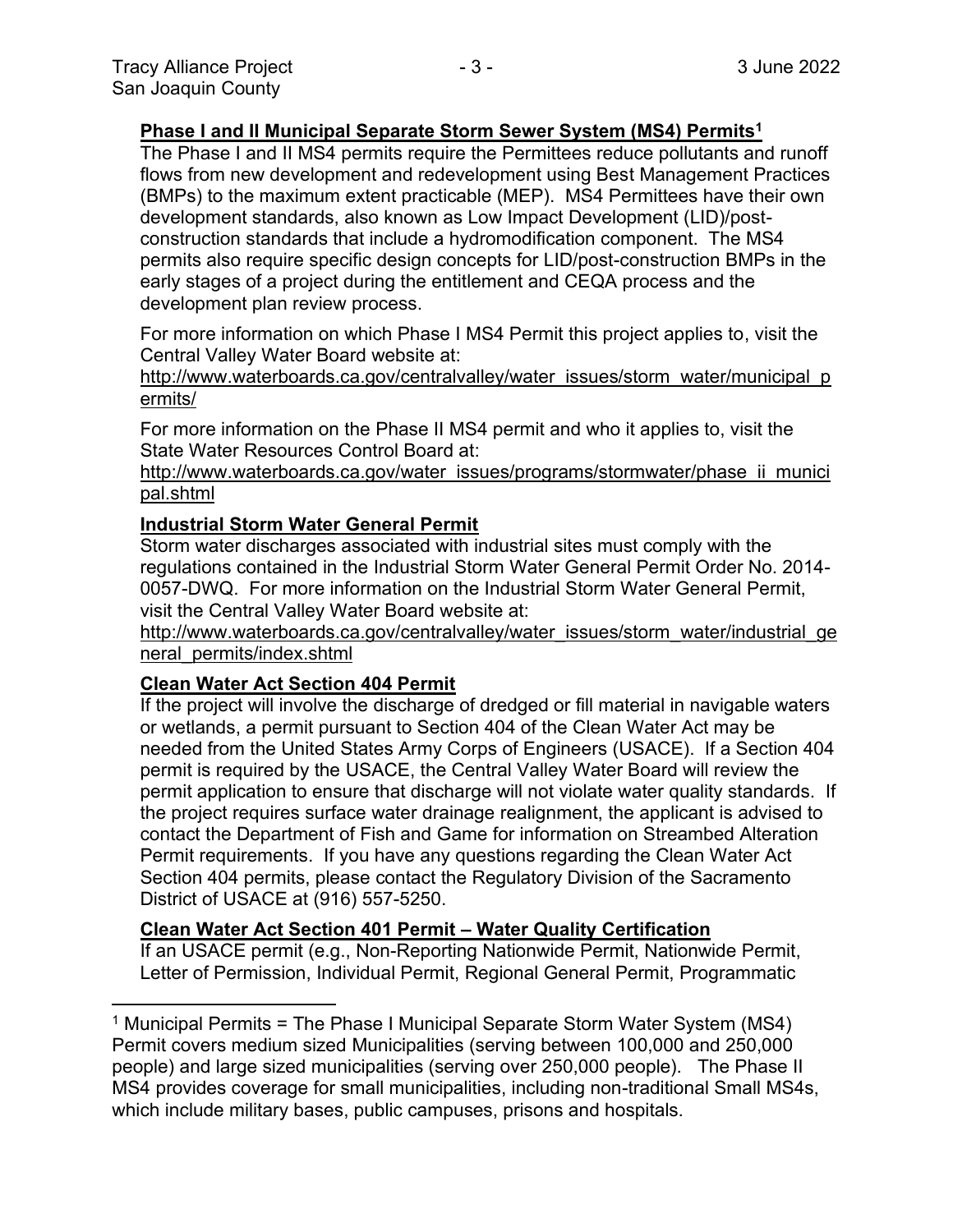General Permit), or any other federal permit (e.g., Section 10 of the Rivers and Harbors Act or Section 9 from the United States Coast Guard), is required for this project due to the disturbance of waters of the United States (such as streams and wetlands), then a Water Quality Certification must be obtained from the Central Valley Water Board prior to initiation of project activities. There are no waivers for 401 Water Quality Certifications. For more information on the Water Quality Certification, visit the Central Valley Water Board website at:

https://www.waterboards.ca.gov/centralvalley/water\_issues/water\_quality\_certificatio n/

### **Waste Discharge Requirements – Discharges to Waters of the State**

If USACE determines that only non-jurisdictional waters of the State (i.e., "nonfederal" waters of the State) are present in the proposed project area, the proposed project may require a Waste Discharge Requirement (WDR) permit to be issued by Central Valley Water Board. Under the California Porter-Cologne Water Quality Control Act, discharges to all waters of the State, including all wetlands and other waters of the State including, but not limited to, isolated wetlands, are subject to State regulation. For more information on the Waste Discharges to Surface Water NPDES Program and WDR processes, visit the Central Valley Water Board website at:https://www.waterboards.ca.gov/centralvalley/water\_issues/waste\_to\_surface\_wat er/

Projects involving excavation or fill activities impacting less than 0.2 acre or 400 linear feet of non-jurisdictional waters of the state and projects involving dredging activities impacting less than 50 cubic yards of non-jurisdictional waters of the state may be eligible for coverage under the State Water Resources Control Board Water Quality Order No. 2004-0004-DWQ (General Order 2004-0004). For more information on the General Order 2004-0004, visit the State Water Resources Control Board website at:

https://www.waterboards.ca.gov/board\_decisions/adopted\_orders/water\_quality/200 4/wqo/wqo2004-0004.pdf

#### **Dewatering Permit**

If the proposed project includes construction or groundwater dewatering to be discharged to land, the proponent may apply for coverage under State Water Board General Water Quality Order (Low Threat General Order) 2003-0003 or the Central Valley Water Board's Waiver of Report of Waste Discharge and Waste Discharge Requirements (Low Threat Waiver) R5-2018-0085. Small temporary construction dewatering projects are projects that discharge groundwater to land from excavation activities or dewatering of underground utility vaults. Dischargers seeking coverage under the General Order or Waiver must file a Notice of Intent with the Central Valley Water Board prior to beginning discharge.

For more information regarding the Low Threat General Order and the application process, visit the Central Valley Water Board website at:

http://www.waterboards.ca.gov/board decisions/adopted orders/water quality/2003/ wqo/wqo2003-0003.pdf